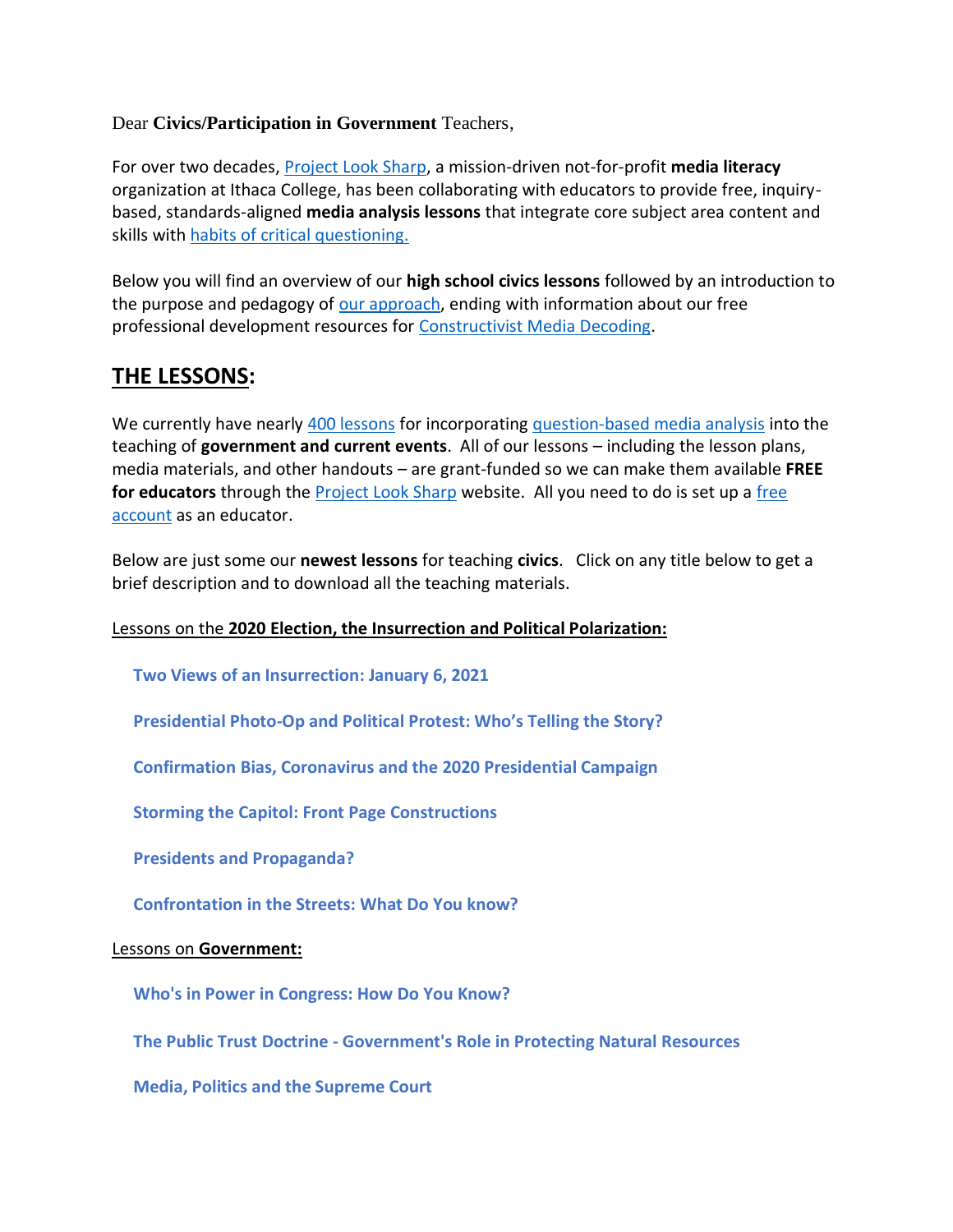**What is the Role of the Federal Government in Protecting the [Environment?](https://www.projectlooksharp.org/front_end_resource.php?resource_id=405)**

 **Should the [Government](https://www.projectlooksharp.org/front_end_resource.php?resource_id=566) Support Gun Research?**

 **[International](https://www.projectlooksharp.org/front_end_resource.php?resource_id=414) Climate Agreements: How the Decisions of Government Officials Can [Potentially](https://www.projectlooksharp.org/front_end_resource.php?resource_id=414) Impact Climate Change**

#### Lessons on **Race and Racism:**

 **Polling on [Structural](https://www.projectlooksharp.org/front_end_resource.php?resource_id=561) Racism: What Do Different People Believe?**

 **Covering Black Lives Matter: Front Page [Constructions](https://www.projectlooksharp.org/front_end_resource.php?resource_id=526)**

 **Black Lives Matter and Climate Change: What's the [Connection?](https://www.projectlooksharp.org/front_end_resource.php?resource_id=426)**

 **Teaching the [Enslavement](https://www.projectlooksharp.org/front_end_resource.php?resource_id=496) of African People in the Americas**

 **[Anti-Semitism:](https://www.projectlooksharp.org/front_end_resource.php?resource_id=448) Then and Now**

 **[Migrants](https://www.projectlooksharp.org/front_end_resource.php?resource_id=485) Wait in Mexico – Whose Problems Do We See?**

 **Race and [Perspective:](https://www.projectlooksharp.org/front_end_resource.php?resource_id=554) Contrasting the Police Response to the Capitol Insurrection and Black Lives Matter [Protests](https://www.projectlooksharp.org/front_end_resource.php?resource_id=554) in TV and Print**

#### Lessons related to **COVID 19:**

 **[Conspiracy](https://www.projectlooksharp.org/front_end_resource.php?resource_id=523) Theories About COVID-19: Who's Selling? Who's Buying?**

 **Social Media Goes Viral: Fact Checking [Messages](https://www.projectlooksharp.org/front_end_resource.php?resource_id=503) About COVID-19**

 **Trusting Web Videos on [COVID-19](https://www.projectlooksharp.org/front_end_resource.php?resource_id=506) (Or Not)**

 **[Misinformation](https://www.projectlooksharp.org/front_end_resource.php?resource_id=501) About COVID-19: How to Figure It out**

 **Vaccine [Nationalism](https://www.projectlooksharp.org/front_end_resource.php?resource_id=557) and Global Equity: Who Gets the Shots When?** 

 **[Vaccinations](https://www.projectlooksharp.org/front_end_resource.php?resource_id=488) – What Role Does Social Media Play in Informing the Public?**

 **COVID-19 and the Economy: [Conflicting](https://www.projectlooksharp.org/front_end_resource.php?resource_id=509) Priorities**

#### Lessons on **Media and Credibility:**

 **How False [Statistics](https://www.projectlooksharp.org/front_end_resource.php?resource_id=466) Spread in the Digital World**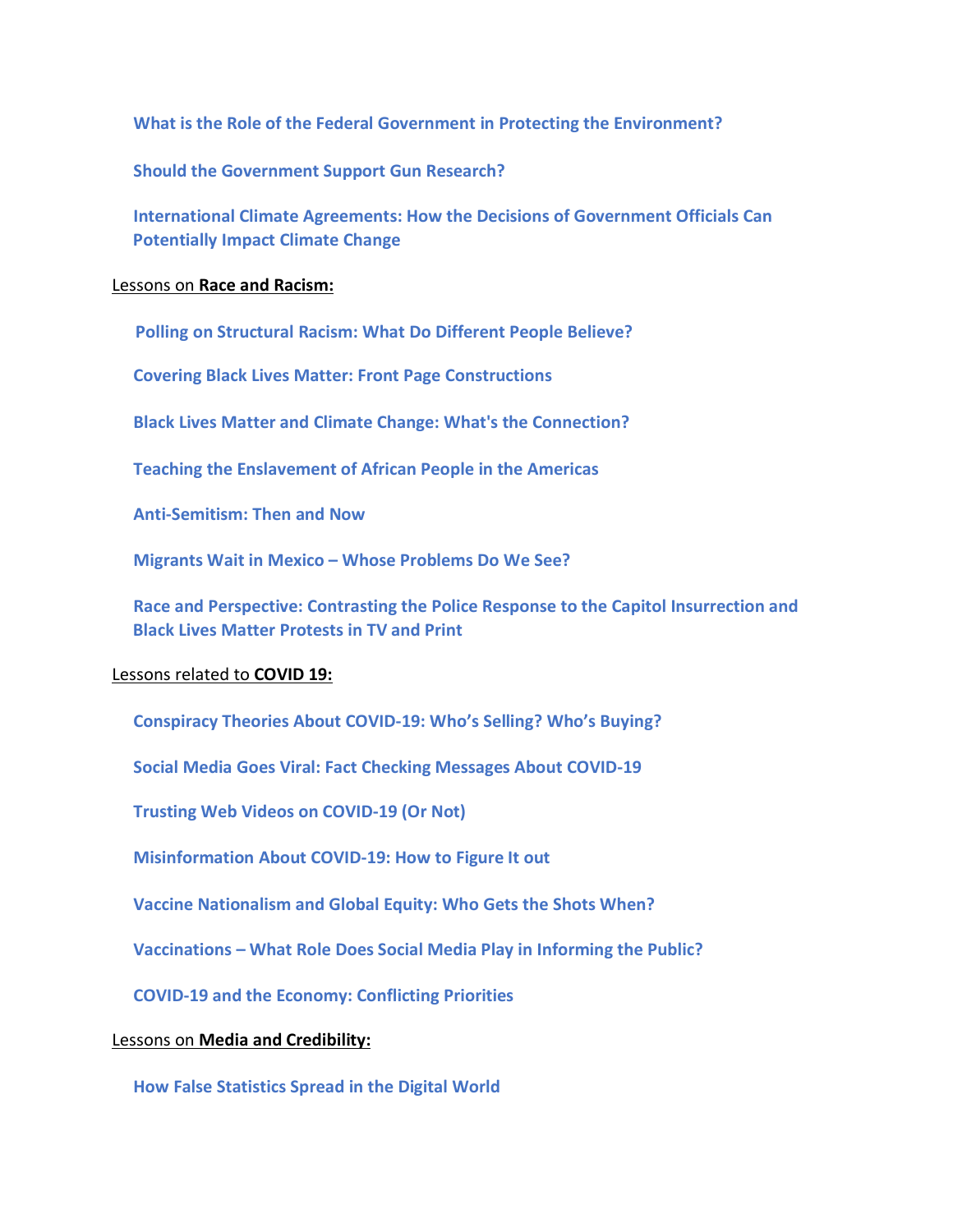**Social Media and Elections: What's the [Connection?](https://www.projectlooksharp.org/front_end_resource.php?resource_id=497)**

 **Twitter and Lies: How They [Snowball](https://www.projectlooksharp.org/front_end_resource.php?resource_id=468)**

 **Seeing Body Image Through [Instagram](https://www.projectlooksharp.org/front_end_resource.php?resource_id=489) Filters**

 **Rating Media [Credibility](https://www.projectlooksharp.org/front_end_resource.php?resource_id=477) – Who's Behind the Curtain?**

 **Tracking Lies: [Determining](https://www.projectlooksharp.org/front_end_resource.php?resource_id=449) the Credibility of Internet Information**

#### Lesson on **Climate and the Environment:**

 **[Teaching](https://www.projectlooksharp.org/front_end_resource.php?resource_id=416) About Climate Change: Why Does the Source Matter? [Geoengineering:](https://www.projectlooksharp.org/front_end_resource.php?resource_id=421) Can Techno Fixes Save Us From Climate Change? [Environmental](https://www.projectlooksharp.org/front_end_resource.php?resource_id=476) Justice – For Whom, How and Why? Youth, Hip Hop & [Climate](https://www.projectlooksharp.org/front_end_resource.php?resource_id=425) Change Rising Sea [Refugees](https://www.projectlooksharp.org/front_end_resource.php?resource_id=424) Climate [Disaster:](https://www.projectlooksharp.org/front_end_resource.php?resource_id=471) Young People Act Carbon Trading: [Arguments](https://www.projectlooksharp.org/front_end_resource.php?resource_id=419) for and Against Meat or [Veggies?](https://www.projectlooksharp.org/front_end_resource.php?resource_id=492) The Impact of Diet on Climate Food Waste: What's the [Problem?](https://www.projectlooksharp.org/front_end_resource.php?resource_id=493) What's the Solution? Corporate [Greenwashing?](https://www.projectlooksharp.org/front_end_resource.php?resource_id=429) Exxon and Greenpeace** Lessons on **Other Current Topics: Family [Planning:](https://www.projectlooksharp.org/front_end_resource.php?resource_id=446) Why it Matters Fighting Back Against Religious [Intolerance](https://www.projectlooksharp.org/front_end_resource.php?resource_id=524)**

 **Youth [Activism](https://www.projectlooksharp.org/front_end_resource.php?resource_id=148)**

 **Slavery in the 21st [Century:](https://www.projectlooksharp.org/front_end_resource.php?resource_id=499) What Can We Do?**

 **Mass [Shootings:](https://www.projectlooksharp.org/front_end_resource.php?resource_id=456) Tracking the Numbers**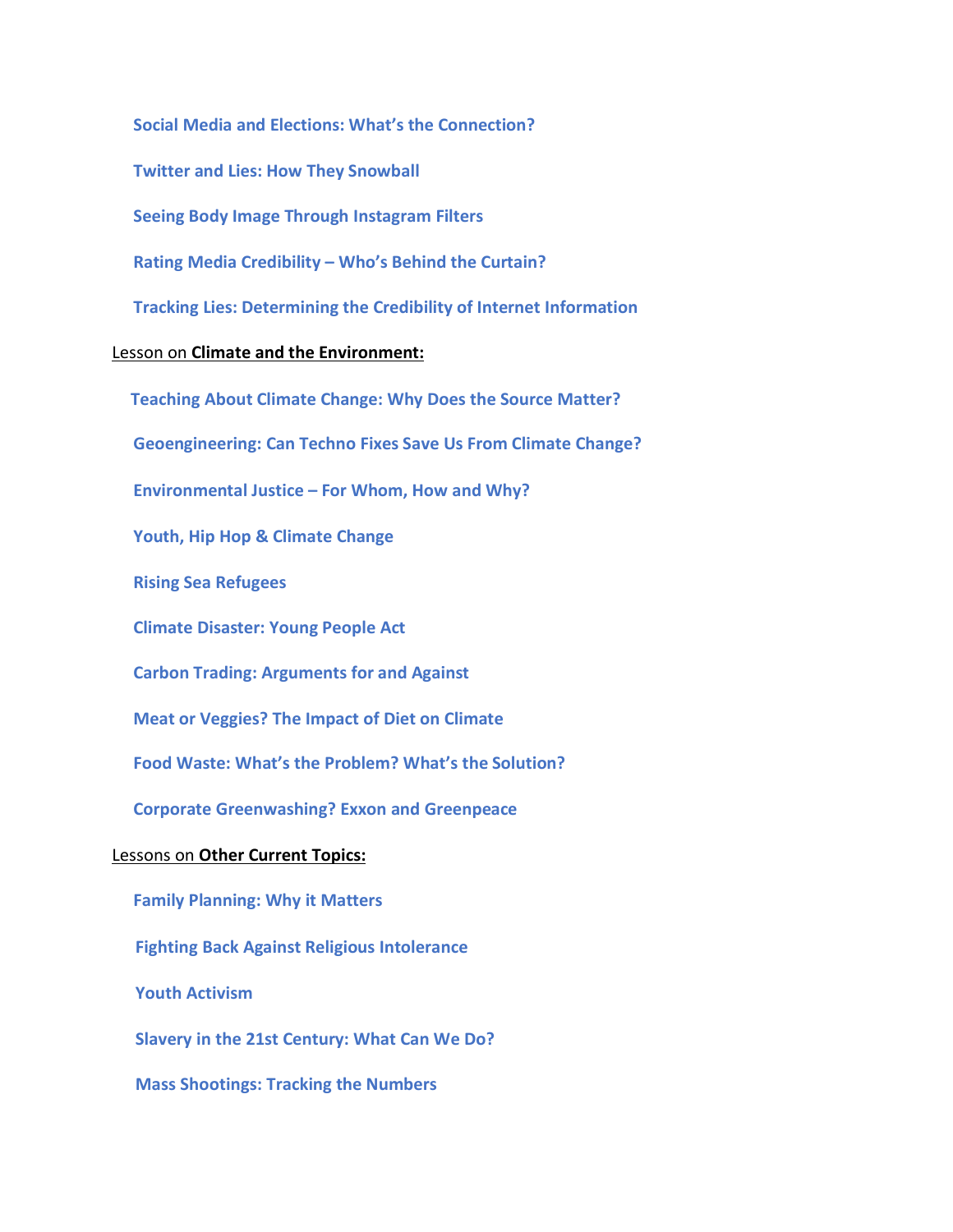**[Gender](https://www.projectlooksharp.org/front_end_resource.php?resource_id=445) & Fear: "It's a Scary Time " but for Whom?**

 **Standing Rock Dakota Pipeline [Controversy](https://www.projectlooksharp.org/front_end_resource.php?resource_id=407)**

 **The Death of Kobe Bryant: How Viral Media Spreads [Misinformation](https://www.projectlooksharp.org/front_end_resource.php?resource_id=521)**

 **[Representations](https://www.projectlooksharp.org/front_end_resource.php?resource_id=560) of Asian People in the Media**

# **CONSTRUCTIVIST MEDIA DECODING:**

Our [constructivist approach](https://projectlooksharp.org/our-approach.php) is particularly effective for leading civil and reflective documentbased analysis about **potentially polarizing issues**. Our lessons and methodology help students learn to habitually ask key questions; assess truth, credibility, and accuracy in media messages; and become **metacognitive** about their own thinking.

We believe that the critical analysis of all media messages - from books to blogs, paintings to *Pinterest* - must become habitual for all our students. Students need **continual practice** in asking [critical thinking questions](https://projectlooksharp.org/Resources%202/Project%20Look%20Sharp%20Key%20Questions%20Both.pdf) such as:

- *Who produced this for what purpose?*
- *Is the source and information credible?*
- *What are the biases in this message?*
- *How does my own identity influence how I see this?*

For this kind of self-reflective critical analysis to become ingrained, we need to have students practice this questioning, in age-appropriate ways, from kindergarten through 12<sup>th</sup> grade, and in diverse subject areas. And we need effective and **efficient methodologies and free materials** to support the integration of media analysis into the core curriculum – helping us to teach what we already teach in ways that **engage more students** more effectively.

Project Look Sharp has published over [500 media analysis lessons](https://www.projectlooksharp.org/search-result.php?search%5Bkeyword%5D=&search%5Bcategory%5D=lessons) on our website and over [70](https://www.projectlooksharp.org/search-result.php?search%5Bkeyword%5D=&search%5Bcategory%5D=PD)  [professional development resources](https://www.projectlooksharp.org/search-result.php?search%5Bkeyword%5D=&search%5Bcategory%5D=PD) for this purpose. All of our lessons – including the lesson plans, media materials, and student handouts – are grant-funded so we can make them available **FREE for educators** through the [Project Look Sharp](https://projectlooksharp.org/index.php) website. All educators need to do is set up a[n account.](https://projectlooksharp.org/register.php)

### **PROFESSIONAL DEVELOPMENT RESOURCES:**

Project Look Sharp also has short, annotated [video demonstrations](https://projectlooksharp.org/our-approach.php#videos) of in-person and online classroom media decoding for different levels and subjects including:

- *The Great Global Warming Swindle*
- *Examining Credibility and Bias in* a (white Supremacist) *Web Site*
- *Hydrofracking, Media and Credibility*